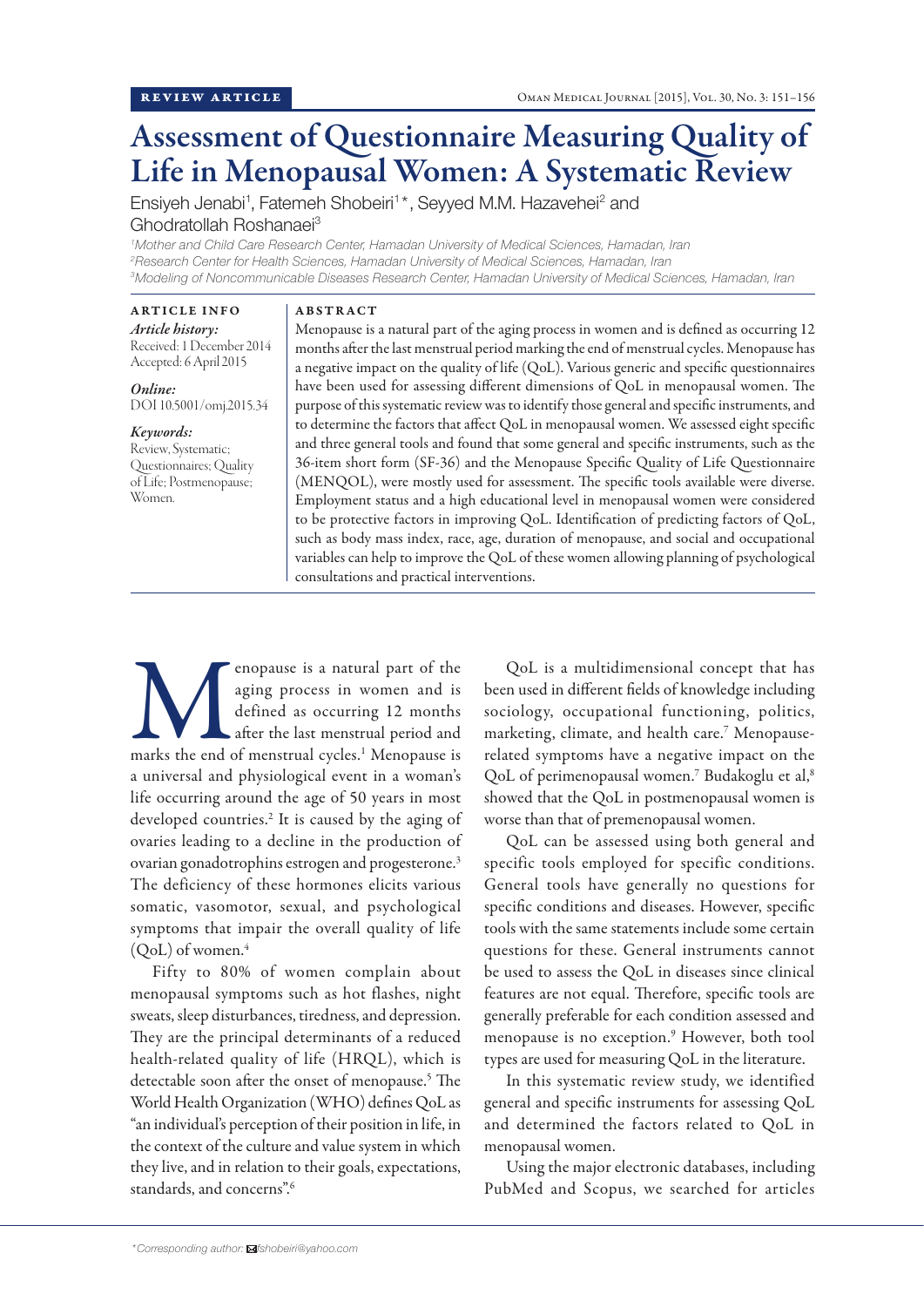with the following key words: "(questionnaire OR scale OR inventory) AND (quality of life) AND (menopause OR menopausal)". Articles published up to November 2014 were included in the search. The reference lists and related scientific conference databases were searched for additional data, and the authors of the studies were contacted for any additional unpublished studies. Studies were included irrespective of age, race, country, and publication status. The studies retrieved were mainly cross-sectional papers written in English and assessed the QoL in a multi-dimensional manner using general or specific questionnaires.

Two authors separately screened the title and abstract of the retrieved studies and then reviewed the full texts to extract the studies that met the inclusion criteria of this systematic review. The variables extracted included the first author's name, year, country, study design, and study results. Disagreements were resolved by discussion between the two authors.

To identify the tools used for measuring QoL, we used the Medical Outcomes Trust/Scientific Advisory Committee (SAC)<sup>10</sup> criteria to carry out instrument assessment. The SAC defined eight key attributes of health status and QoL instruments including a) conceptual and measurement models, b) reliability, c) validity, d) responsiveness, e) interpretability, f) respondent and administrative burden, g) alternative forms, and h) cultural and language adaptation. In this study, we used the criteria for the conceptual and measurement models.

We retrieved 2712 studies, including 2698 references through electronic databases and 14 references through checking references lists. A total of 481 studies were excluded because of duplication, and a further 2138 studies were excluded after screening the titles and abstracts, and 31 excluded after reviewing the full texts. In total, 62 studies were included [Figure 1].

The frequency of studies on the QoL in menopausal women from various countries was as follows: USA  $(n=9)$ , Turkey  $(n=7)$ , Iran  $(n=6)$ , Spain (n=7), China (n=5), Taiwan (n=5), Colombia  $(n=4)$ , India  $(n=4)$ , and Poland  $(n=2)$ . One study each was published in Greece, Tanzania, France, Canada, Australia, Japan, Poland, Brazil, Pakistan, Korea, Saudi Arabia, Chile, and Ecuador.

In this review, eight specific and three general tools were included for assessment [Table 1].



Figure 1: Flow diagram of the studies identified and excluded for use in systematic review process.

## *MENQOL*

The Menopause Specific Quality of Life Questionnaire (MENQOL) is a validated questionnaire for the assessment of menopausal women's symptoms and an effective instrument, although most researchers have recommended an investigation of the validity of this tool for use in different cultures and nations.

A study by Nisar et al, $11$  showed that the scores of physical domain were significantly more in the postmenopausal group and menopause related symptoms had a negative impact on the QoL of postmenopausal women.

In a study by Poomalar,<sup>7</sup> menopause related symptoms had a negative impact on the QoL of perimenopausal and postmenopausal women and the scores of physical domain were significantly more in the late postmenopausal group.

Abedzadeh et al,<sup>12</sup> also used this tool and found that women who were employed, had a high educational level, a menopause duration of less than five years, and who had income and marriage satisfaction had a better QoL in the menopausal period. In another study by Norozi et al,<sup>13</sup> in 2013, the QoL in postmenopausal women correlated with age, educational level, marital status, and employment status.

#### *SF-36*

The 36-item short-form (SF-36) was designed for use in clinical practice and research, health policy evaluation, and general population surveys. It was

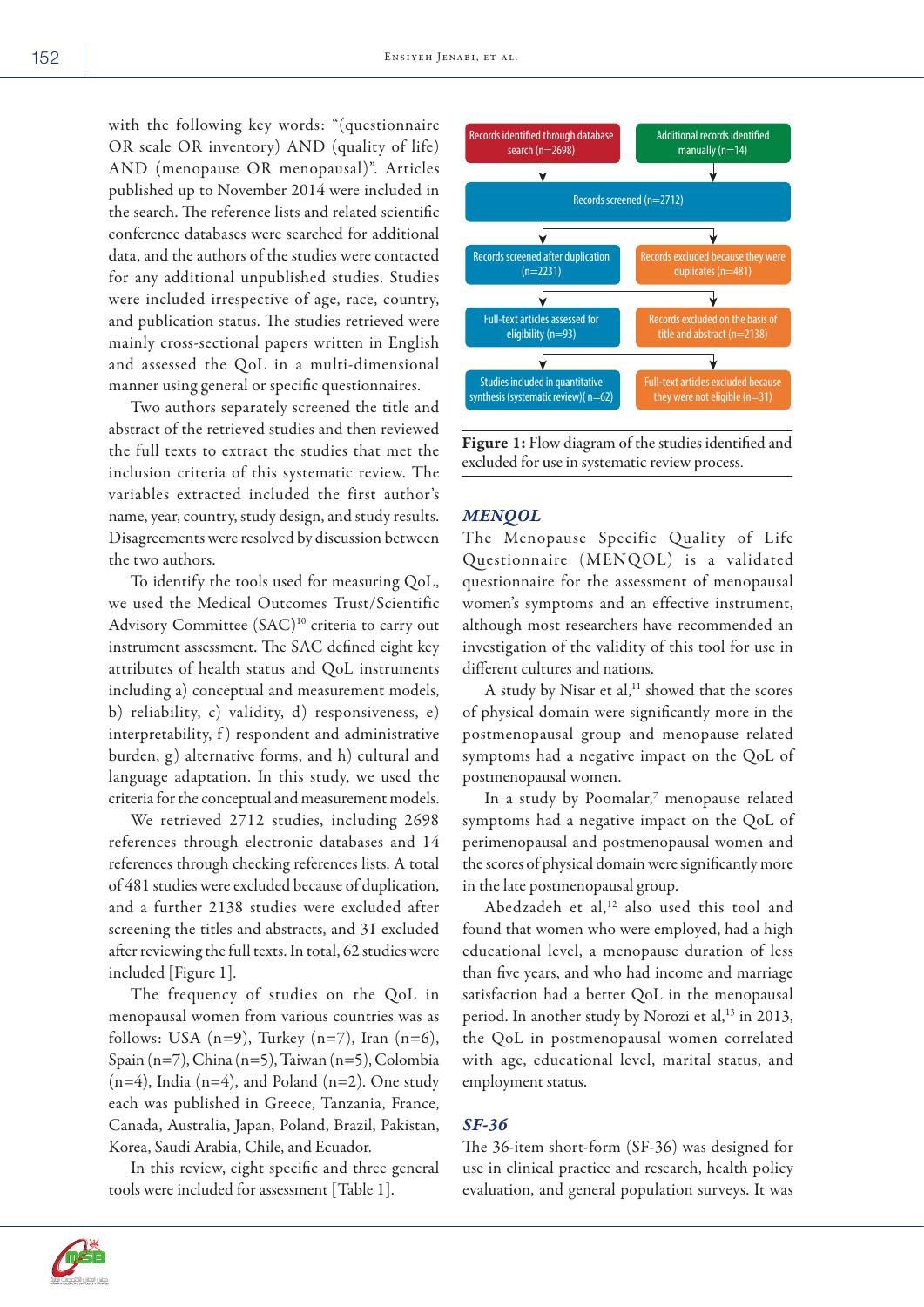| Instrument                                                            | <b>Type</b> | Number<br>of items | Dimensions covered                                                                                                                                                                          | <b>Studies</b>                                                                                                                                                                                                                                                                                                                                                                                                                                                                                                                                                                                                                        |
|-----------------------------------------------------------------------|-------------|--------------------|---------------------------------------------------------------------------------------------------------------------------------------------------------------------------------------------|---------------------------------------------------------------------------------------------------------------------------------------------------------------------------------------------------------------------------------------------------------------------------------------------------------------------------------------------------------------------------------------------------------------------------------------------------------------------------------------------------------------------------------------------------------------------------------------------------------------------------------------|
| Menopause<br>Specific<br>Quality of Life<br>Questionnaire<br>(MENQOL) | Specific    | 29                 | Psychosocial; Physical; Sexual; Vasomotor                                                                                                                                                   | Poomalar, 2013 <sup>7</sup> ; Blumel, 2000 <sup>9</sup> ; Nisar,<br>2009 <sup>11</sup> ; Abedzadeh, 2013, 2011 <sup>12</sup> ;<br>Noroozi, 2013 <sup>13</sup> ; Williams, 2009 <sup>14</sup> ;<br>Som, 2012 <sup>15</sup> ; Bal, 2011 <sup>16</sup> ;<br>Nayak, 2012 <sup>17</sup> ; Bairy, 2009 <sup>18</sup> ;<br>Fallahzadeh, 2010 <sup>19</sup> ; Chen, 2008,<br>2007 <sup>20,21</sup> ; Caylan, 2014 <sup>22</sup> ;<br>Hilditch, 1999 <sup>23</sup> ; Ghazanfarpour,<br>2013 <sup>24</sup> ; Limpaphayom, 2006 <sup>25</sup> ;<br>Van Dole, 2012 <sup>26</sup> ; Timur, 2009 <sup>27</sup> ;<br>Yanikkerem, 2012. <sup>28</sup> |
| World Health<br>Organization<br>Quality of Life<br>(WHO QOL-<br>BREF) | Generic     | 26                 | General health; Physical health;<br>Psychological; Health; Social<br>relationship; Environmental                                                                                            | Lima, 2012 <sup>29</sup> ; Zolnierczuk-<br>Kieliszek, 2012 <sup>30</sup> ; Ozkan, 2005 <sup>31</sup>                                                                                                                                                                                                                                                                                                                                                                                                                                                                                                                                  |
| Greene<br>Climacteric Scale                                           | Specific    | 21                 | Psychological; Somatic Vasomotor; Probe<br>of sexual dysfunction                                                                                                                            | Chen, 2012 <sup>32</sup> ; Giannouli, 2012 <sup>33</sup>                                                                                                                                                                                                                                                                                                                                                                                                                                                                                                                                                                              |
| Utian Quality<br>life scale<br>(UQOL)                                 | Generic     | 23                 | Occupational; Health related;<br>Emotional Sexual                                                                                                                                           | Chen, 2012 <sup>32</sup> ; Giannuli,<br>2012 <sup>33</sup> ;Greenblum, 2013 <sup>34</sup>                                                                                                                                                                                                                                                                                                                                                                                                                                                                                                                                             |
| Woman's health<br>questionnaire<br>(WHQ)                              | Specific    | 36                 | Depressed mood; Memory/<br>concentration problems; Somatic<br>symptoms; Vasomotor; Anxiety and fears;<br>Sleep problems; Sexual dysfunction;<br>Menstrual symptoms; Attractiveness          | Ferrand, 2013 <sup>35</sup> ; Daley, 2007 <sup>36</sup> ;<br>Lima, 2012 <sup>29</sup> ; Shin, 2012 <sup>37</sup> ;<br>Zolnierczuk-Kieliszek, 2012 <sup>30</sup> ;<br>Hautamaki, 2014 <sup>38</sup>                                                                                                                                                                                                                                                                                                                                                                                                                                    |
| The 36-item<br>short-form<br>$(SF-36)$                                | Generic     | 36                 | Physical functioning; Vitality/energy;<br>Physical role limitation; Bodily pain;<br>Mental health; Change in health;<br>Emotional role limitation; Health<br>perception; Social functioning | Extremera, 2012 <sup>39</sup> ; Avis, 2003 <sup>40</sup> ;<br>Anderson, 2007 <sup>41</sup> ; Budakoglu, 2007 <sup>8</sup> ;<br>Fuh, 2003 <sup>42</sup> ; Chen, 2012 <sup>32</sup> ;<br>Chiu, 2008 <sup>43</sup> ; Pan, 2014 <sup>44</sup> ;<br>Laferrere, 2002 <sup>45</sup> ; Zolnierczuk-<br>Kieliszek, 2012 <sup>30</sup> ; Shyu, 2012 <sup>46</sup>                                                                                                                                                                                                                                                                               |
| Mencav                                                                | Specific    | 37                 | Physical health; Mental health; Partner<br>relationship; Social support;<br>Sexual relations                                                                                                | Buendia Bermejo, 2008 <sup>47</sup>                                                                                                                                                                                                                                                                                                                                                                                                                                                                                                                                                                                                   |
| Cervantes Scale                                                       | Specific    | 31                 | Menopause and health; Psychological;<br>Sexuality; Couple relation                                                                                                                          | Lima, 2012 <sup>29</sup> ; Calvo-Perez, 2013 <sup>48</sup> ;<br>Llaneza, $200749$                                                                                                                                                                                                                                                                                                                                                                                                                                                                                                                                                     |
| Cervantes Scale                                                       | Specific    | 10                 | Menopause and health; Psychological;<br>Sexuality; Couple relation                                                                                                                          | Chedraui, 2014 <sup>50</sup>                                                                                                                                                                                                                                                                                                                                                                                                                                                                                                                                                                                                          |
| Cervantes Short<br>Form Scale                                         | Specific    | 16                 | Menopause and health; Psychological;<br>SexualityCouple relation                                                                                                                            | Coronado, 2014 <sup>51</sup>                                                                                                                                                                                                                                                                                                                                                                                                                                                                                                                                                                                                          |
| Menopause<br>Rating Scale<br>(MRS)                                    | Specific    | 11                 | Somatic; Psychological; Urogenital                                                                                                                                                          | Monterrosa-castro, 2012 <sup>52</sup> ;<br>Javadivala, 2013 <sup>53</sup> ; Chedraui, 2008 <sup>54</sup> ;<br>Chou, 2014 <sup>55</sup> ; Krajewska, 2007 <sup>56</sup> ;<br>Ornat, 2013 <sup>57</sup> ; Alquaiz, 2014 <sup>58</sup> ;<br>Ojenda, 2011 <sup>59</sup>                                                                                                                                                                                                                                                                                                                                                                   |

|  |  |  | <b>Table 1:</b> The general and specific instruments for assessing the quality of life in menopausal women. |
|--|--|--|-------------------------------------------------------------------------------------------------------------|
|  |  |  |                                                                                                             |

found that natural menopause is an independent predictor of a lower QoL in physical functioning.<sup>30</sup> Budakoglu and colleagues<sup>8</sup> showed that the QoL in postmenopausal women was worse than that of premenopausal women. They also showed that rural populations of women were in need of public health care in the postmenopausal period. In another study, Pan et al,<sup>44</sup> reported an inverse association between weight gain and changes in physical health in the dimensions of physical functioning, physical role limitations, bodily pain, general health, and vitality.

# *WHO QOL-BREF*

The World Health Organization Quality of Life (WHOQOL-BREF) instrument comprises 26 items, which measure the following broad domains: physical health, psychological health, social relationships, and environment. The WHOQOL-BREF is a shorter version of the original instrument and can be used for assessing the QoL in different cultures and populations using this instrument. Ozkan et al,<sup>31</sup> showed that the QoL was significantly lower in women with vasomotor complaints. A high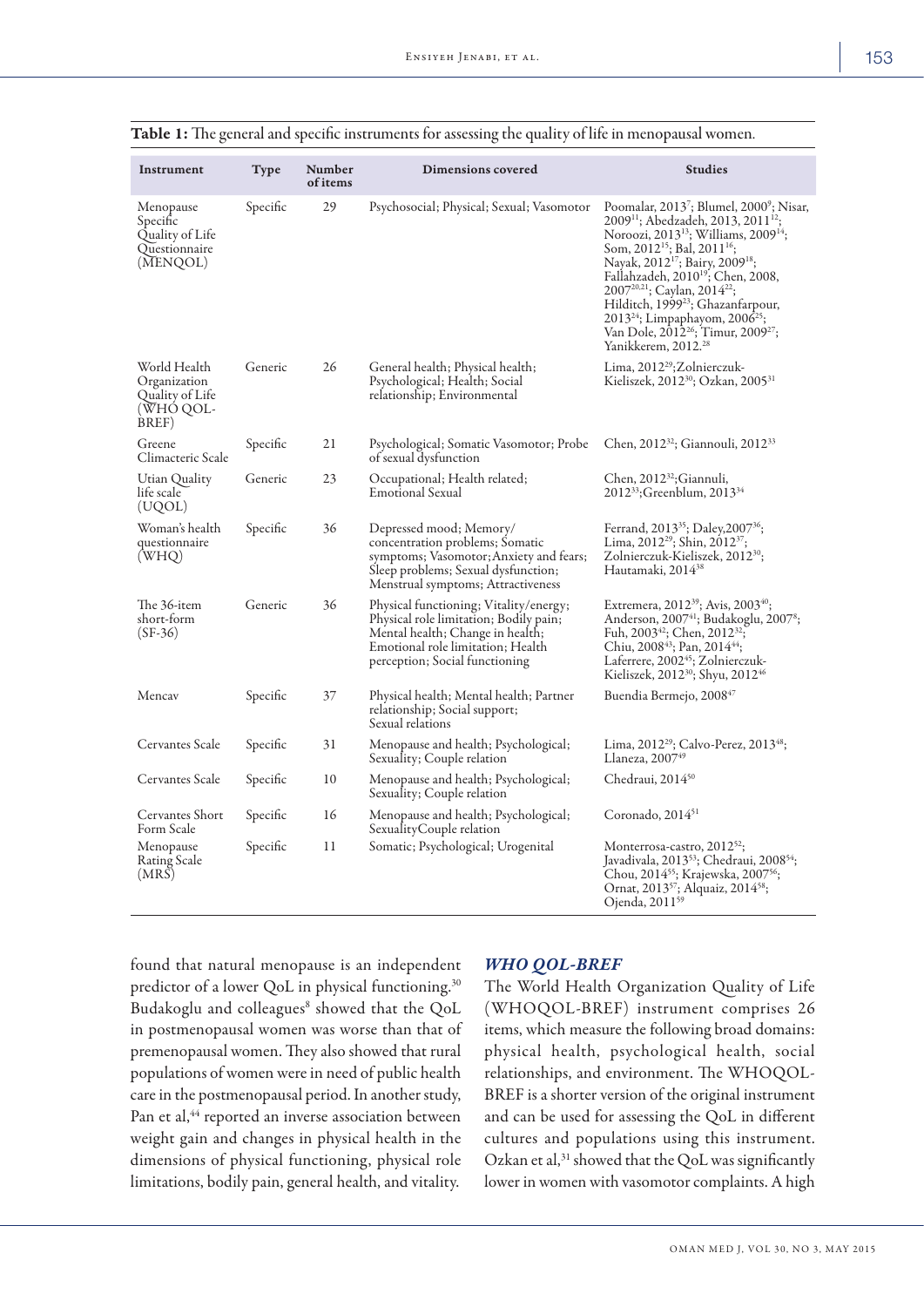educational level correlated with an improvement in the QoL in menopausal women (years one to five) and women more than 10 years postmenopause had a better QoL.

## *Greene Climacteric Scale*

The Greene Climacteric Scale is a self-reported questionnaire that measures 21 physical and psychological symptoms associated with the menopausal transition.<sup>60</sup> Giannouli et al,<sup>33</sup> reported that the presence and identity of climacteric symptoms had a negative impact on QoL.

#### *Utian Quality of Life Scale (UQOL)*

The Utain Quality of Life Scale (UQOL) assesses how women perceive their life in each dimension independently of somatic or psychological complaints.<sup>61</sup> In a study by Greenblum<sup>34</sup> in 2013, menopausal symptoms commonly associated with the menopausal transition and early postmenopause negatively affected QoL. Giannouli and his collegues<sup>33</sup> believed that a normal body mass index, married status, higher education, employment, good financial status, physical exercise, and a high calcium diet were associated with a better QoL.

## *Woman's Health Questionnaire (WHQ)*

The Woman's Health Questionnaire (WHQ) was developed to measure the perceptions of a range of physical and emotional symptoms in middle-aged women.<sup>62</sup> Daley et al,<sup>36</sup> believed that obese women had higher vasomotor and somatic symptom scores than women of normal weight during menopause. In a study by Ferrand,<sup>35</sup> the level of national wealth, human development, cultural constraints, and social inequality were likely to explain how country and class affected QoL.

## *MENCAV*

Buendia Bermejo et al, <sup>47</sup> showed that MENCAV is a valid and reliable questionnaire for assessing the QoL in menopausal women. The questionnaire includes 37 items and five dimensions.

# *Cervantes Scale*

The 31-item Cervantes Scale is an advanced and validated tool. The scale's short forms have 16 and 10 items.

Llaneza and his colleagues<sup>49</sup> showed that obesity did not affect the global health-related QoL.

## *Menopause Rating Scale (MRS)*

In their study, Monterrosa-Castro et al,<sup>52</sup> showed that age, menopause status, body mass index, race, marital, and working status increased Menopause Rating Scale (MRS) scores. Table 2 shows the different factors related to the QoL in menopausal women in the literature.

This review study shows that both general and specific instruments were used for assessing the QoL in menopausal women with specific instrument such as SF-36 and MENQOL most frequently used. The application of specific tools has significantly increased since 1999. We found several specific tools were used for the assessment of QoL in menopausal women, but in some studies general tools were used.

In a review study, Schneider et al,<sup>66</sup> compared the sum-score of the SF-36 with the score of the somatic and psychological dimension of the MRS. They reported that the severity of menopausal symptoms were the best reflector of the profile of the QoL dimensions. In this review study, employment status and a high educational level in menopausal women were considered to be protective factors in improving QoL.

The main predicting factors of QoL in menopausal women were found to be different in various populations because of differences in age,

Table 2: Different factors related to the quality of life in menopausal women as given in the literature.

| <b>Related Factors</b>   | Study                                                                                                                                                                                                                                            |
|--------------------------|--------------------------------------------------------------------------------------------------------------------------------------------------------------------------------------------------------------------------------------------------|
| Body mass index          | Williams <sup>14</sup> ; Ceylan <sup>22</sup> ; Anderson <sup>41</sup> ;<br>Monterrosa-Castro <sup>52</sup> ; Daley <sup>36</sup> ;<br>Fallahzadeh <sup>19</sup> Giannouli, <sup>33</sup> ;<br>Ghazanfarpour <sup>24</sup> ; Jones <sup>63</sup> |
| Marital<br>dimension     | Monterrosa-castro, <sup>64</sup> ; Ceylan <sup>22</sup> ;<br>Norozi <sup>13</sup> ; Abedzadeh <sup>12</sup>                                                                                                                                      |
| Economical<br>dimension  | Bal <sup>16</sup> ; Ceylan <sup>22</sup> ; Giannouli <sup>33</sup> ;<br>Zolnierczuk-Kieliszek <sup>30</sup> ; Abedzadeh <sup>12</sup>                                                                                                            |
| Age                      | Chedraui <sup>65</sup> ; Fallahzadeh <sup>19</sup> ; Norozi <sup>13</sup> ;<br>$A$ <sub>hedzade</sub> $h^{12}$                                                                                                                                   |
| Educational level        | Bal <sup>16</sup> ; Ceylan <sup>22</sup> ; Giannouli <sup>33</sup> ; Norozi <sup>13</sup> ;<br>Ozkan <sup>31</sup> ; Zolnierczuk-Kieliszek <sup>30</sup> ;<br>Abedzadeh <sup>12</sup>                                                            |
| Working status           | Ceylan <sup>22</sup> ; Bal <sup>16</sup> ; Blumel <sup>9</sup> ; Monterrosa-<br>Castro <sup>52</sup> ; Norozi <sup>13</sup> ; Fallahzadeh <sup>19</sup> ;<br>Giannouli <sup>33</sup> ; Abedzadeh <sup>12</sup>                                   |
| Duration of<br>menopause | Abedzadeh <sup>12</sup> ; Som <sup>15</sup>                                                                                                                                                                                                      |
| Parity                   | Abedzadeh <sup>12</sup> ; Monterrosa-Castro <sup>52</sup>                                                                                                                                                                                        |
| Race                     | Monterrosa-Castro <sup>52</sup>                                                                                                                                                                                                                  |

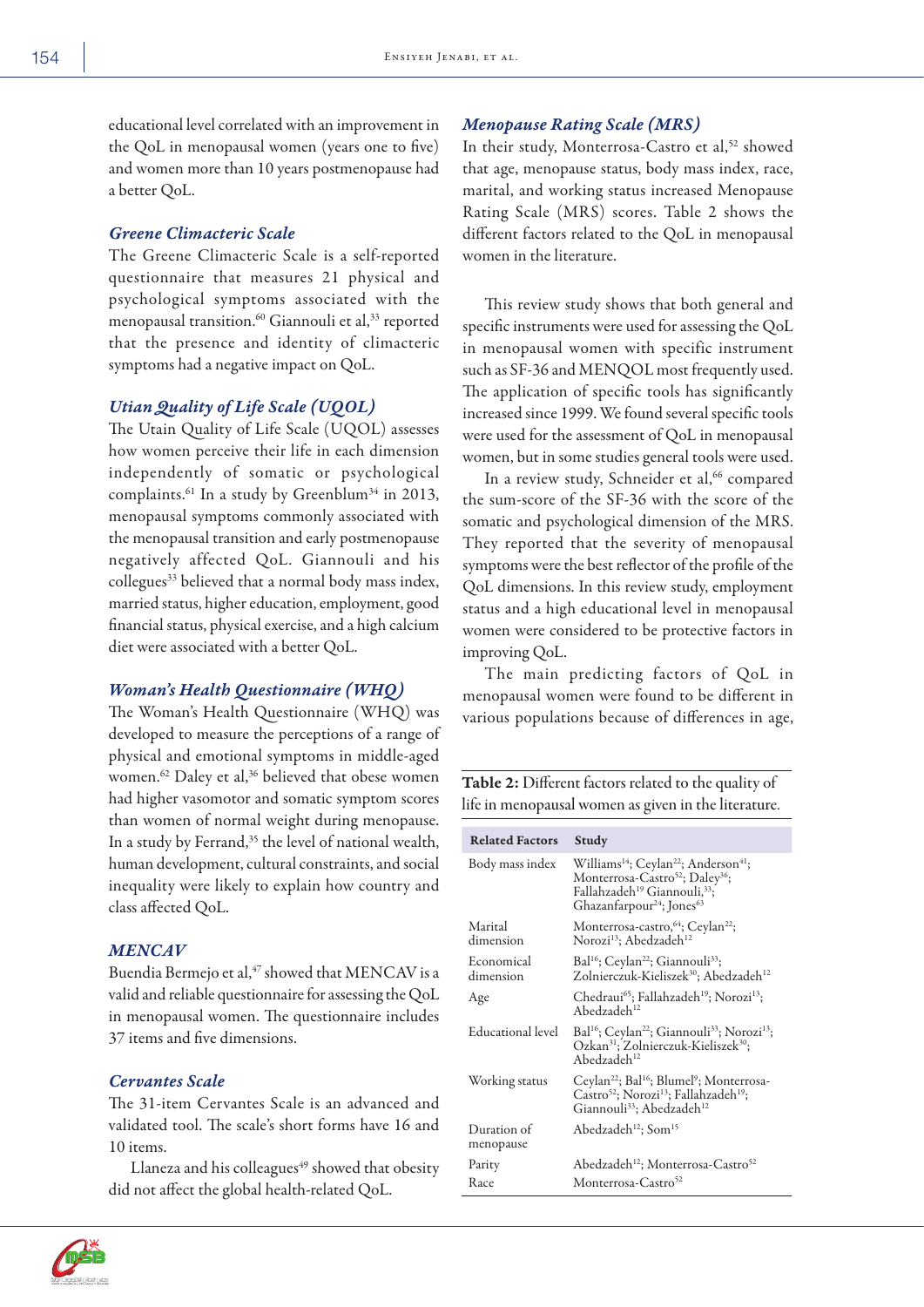race, body mass index, duration of menopause, as well as social and occupational variables. Thus, identifying these related indicators can help to improve the QoL of these women through planning psychological consultations and practical interventions.

#### CONCLUSION

This review study showed that some general and specific instruments such as SF-36 and MENQOL were the most frequently used tools for assessing QoL in menopausal women. Some studies used general tools for assessing the QoL in menopausal women and the specific tools used were diverse.

#### *Disclosure*

The authors declared no conflict of interest. This article is part of a PhD thesis supported by Hamadan University of Medical Sciences.

#### *Acknowledgements*

We would like to thank the University's vice-chancellor of education and vice-chancellor of research and technology for their financial support to carry out the study.

#### references

- 1. Izetbegovic S, Stojkanovic G, Ribic N, Mehmedbasic E. Features of postmenopausal uterine haemorrhage. Med Arch 2013 Dec;67(6):431-434.
- 2. Farahmand M, Tehrani FR, Pourrajabi L, Najafi M, Azizi F. Factors associated with menopausal age in Iranian women: Tehran Lipid and Glucose Study. J Obstet Gynaecol Res 2013 Apr;39(4):836-841.
- 3. Avraham Y, Nachum S. Management of Obesity in Menopause: Lifestyle Modification, Medication, Bariatric Surgery and Personalized Treatment. Current Topics in Menopause. Oak Park, Il, USA: Bentham Science; 2013:143-162.
- 4. Deeks AA, McCabe MP. Well-being and menopause: an investigation of purpose in life, self-acceptance and social role in premenopausal, perimenopausal and postmenopausal women. Qual Life Res 2004 Mar;13(2):389-398.
- 5. Nelson HD. Menopause. Lancet 2008 Mar;371(9614):760- 770.
- 6. Hilditch JR, Lewis J, Peter A, van Maris B, Ross A, Franssen E, et al. A menopause-specific quality of life questionnaire: development and psychometric properties. Maturitas 2008 Sep-Oct;61(1-2):107-121.
- 7. Poomalar GK, Arounassalame B. The quality of life during and after menopause among rural women. J Clin Diagn Res 2013 Jan;7(1):135-139.
- 8. Budakoğlu II, Ozcan C, Eroğlu D, Yanik F. Quality of life and postmenopausal symptoms among women in a rural district of the capital city of Turkey. Gynecol Endocrinol 2007 Jul;23(7):404-409.
- 9. Blumel JE, Castelo-Branco C, Binfa L, Gramegna G, Tacla X, Aracena B, et al. Quality of life after the menopause: a population study. Maturitas 2000 Jan;34(1):17-23.
- 10. Aaronson N, Alonso J, Burnam A, Lohr KN, Patrick DL, Perrin E, et al. Assessing health status and quality-of-life instruments: attributes and review criteria. Qual Life Res 2002 May;11(3):193-205.
- 11. Nisar N, Sohoo NA. Frequency of menopausal symptoms

and their impact on the quality of life of women: a hospital based survey. J Pak Med Assoc 2009 Nov;59(11):752-756.

- 12. Abedzadeh Kalarhoudi M, Taebi M, Sadat Z, Saberi F. Assessment of quality of life in menopausal periods: a population study in kashan, iran. Iran Red Crescent Med J 2011 Nov;13(11):811-817.
- 13. Norozi E, Mostafavi F, Hasanzadeh A, Moodi M, Sharifirad G. Factors affecting quality of life in postmenopausal women, Isfahan, 2011. J Educ Health Promot 2013;2:58.
- 14. Williams RE, Levine KB, Kalilani L, Lewis J, Clark RV. Menopause-specific questionnaire assessment in US population-based study shows negative impact on healthrelated quality of life. Maturitas 2009 Feb;62(2):153-159.
- 15. Som N, Ray S. Menopause-specific quality of life of urban women in West Bengal, India. Menopause Int 2012 Sep;18(3):99-105.
- 16. Bal MD, Sahin NH. The effects of personality traits on quality of life. Menopause 2011 Dec;18(12):1309-1316.
- 17. Nayak G, Kamath A, Kumar P, Rao A. A study of quality of life among perimenopausal women in selected coastal areas of Karnataka, India. J Midlife Health 2012 Jul;3(2):71-75.
- 18. Bairy L, Adiga S, Bhat P, Bhat R. Prevalence of menopausal symptoms and quality of life after menopause in women from South India. Aust N Z J Obstet Gynaecol 2009 Feb;49(1):106-109.
- 19. Fallahzadeh H. Quality of life after the menopause in Iran: a population study. Qual Life Res 2010 Aug;19(6):813-819.
- 20. Chen Y, Lin SQ, Wei Y, Gao HL, Wang SH, Wu ZL. Impact of menopause on quality of life in community-based women in China. Menopause 2008 Jan-Feb;15(1):144-149.
- 21. Chen Y, Lin SQ, Wei Y, Gao HL, Wu ZL. Menopausespecific quality of life satisfaction in community-dwelling menopausal women in China. Gynecol Endocrinol 2007 Mar;  $23(3)$ : 166-172.
- 22. Caylan A, Aydemir I, Dagdeviren N, Akturk Z, Set T, Oztora S, et al. Evaluation of health related quality of life among perimenopausal Turkish women. Health Med 2011;5(4):741-752.
- 23. Hilditch JR, Chen S, Norton PG, Lewis J. Experience of menopausal symptoms by Chinese and Canadian women. Climacteric 1999 Sep;2(3):164-173.
- 24. Ghazanfarpour M, Abdolahian S, Zare M, Shahsavari S. Association between anthropometric indices and quality of life in menopausal women. Gynecol Endocrinol 2013 Oct;29(10):917-920.
- 25. Limpaphayom KK, Darmasetiawan MS, Hussain RI, Burriss SW, Holinka CF, Ausmanas MK. Differential prevalence of quality-of-life categories (domains) in Asian women and changes after therapy with three doses of conjugated estrogens/medroxyprogesterone acetate: the Pan-Asia Menopause (PAM) study. Climacteric 2006 Jun;9(3):204-214.
- 26. Van Dole KB, DeVellis RF, Brown RD, Funk ML, Gaynes BN, Williams RE. Evaluation of the Menopause-Specific Quality of Life Questionnaire: a factor-analytic approach. Menopause 2012 Feb;19(2):211-215.
- 27. Timur S, Sahin NH. The prevalence of depression symptoms and influencing factors among perimenopausal and postmenopausal women. Menopause 2010 May-Jun;17(3):545-551.
- 28. Yanikkerem E, Koltan SO, Tamay AG, Dikayak Ş. Relationship between women's attitude towards menopause and quality of life. Climacteric 2012 Dec;15(6):552-562.
- 29. Lima JE, Palacios S, Wender MC. Quality of life in menopausal women: a Brazilian Portuguese version of the Cervantes Scale. ScientificWorldJournal.2012 Mar;2012:620519.
- 30. Żołnierczuk-Kieliszek D, Kulik TB, Jarosz MJ, Stefanowicz A, Pacian A, Pacian J, et al. Quality of life in peri- and post-menopausal Polish women living in Lublin Province– differences between urban and rural dwellers. Ann Agric Environ Med 2012 Mar;19(1):129-133.